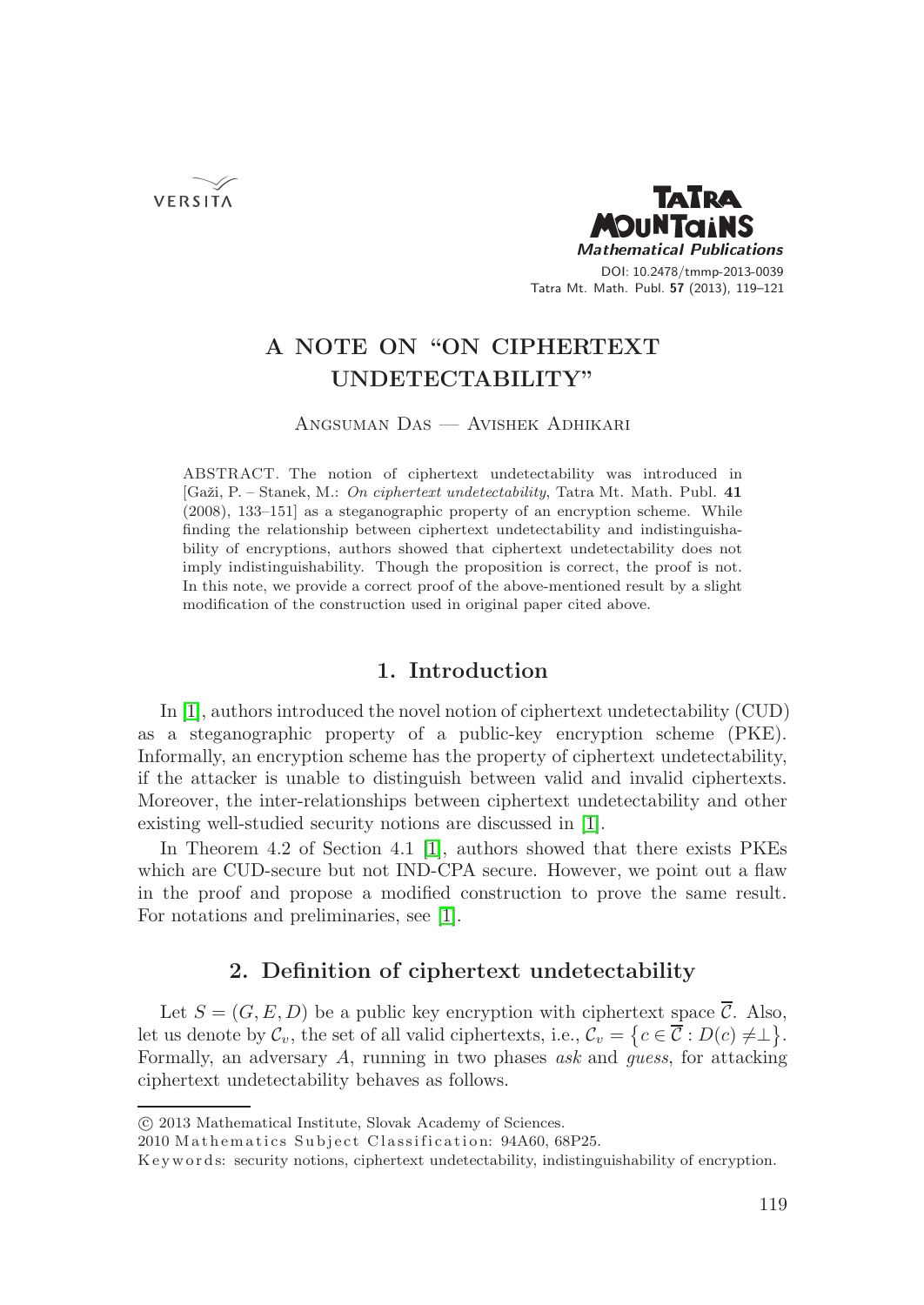In the first stage of the adversary's attack, A takes a public key  $pk$ , and outputs some state information s. The challenger chooses  $b \in \{0, 1\}$  randomly. If  $b = 1$ , challenger chooses  $c^* \in_R \mathcal{C}_v$ , else chooses  $c^* \in_R \overline{\mathcal{C}} \setminus \mathcal{C}_v$ . In the guess phase,  $A$  guesses  $b'$  for the hidden bit  $b$ .

- **Set up:** The challenger picks  $(pk, sk) \leftarrow G(1^k)$  and gives pk to A.
- **Query Phase I:** A is given access to the oracle  $D_1(\cdot)$ .
- **Challenge Phase:** The challenger flips a random coin  $b \leftarrow \{0, 1\}$  and receives some state information s from A. If  $b = 0$ , challenger chooses  $c^* \in \mathcal{C}_v$  randomly, else choose  $c^* \in_R \overline{\mathcal{C}} \setminus \mathcal{C}_v$ , and gives  $c^*$  and s to A.
- **Query Phase II:** A is given access to the oracle  $D_2(\cdot)$ .
- **Output Phase:** A outputs a bit b . The *advantage of* A in this game is given by  $\mathsf{Adv}_{S,\overline{C},A}^{cud-atk}(k) = 2Pr[b' = b] - 1.$

Finally, an encryption scheme  $S = (G, E, D)$  is said to be CUD  $-atk$  secure,  $atk \in \{CPA, CCA1, CCA2\}$  if

- 1.  $\mathcal{C}_v \subsetneq \mathcal{C}$ ,
- 2. there exists a deterministic polynomial algorithm, which accepts exactly the set  $\mathcal{C}$ ,
- 3. Adv<sup>cud−atk</sup>(k) is negligible, where A ranges through all polynomial time probabilistic adversaries.

### **2.1. Construction used in Theorem 4.2 of [1]**

Let  $atk \in \{CPA, CCA1, CCA2\}$  be an attack model. Let  $S = (G, E, D)$ be a CUD- $atk$  secure scheme with plaintext space  $P$ . Consider the scheme  $S' = (G', E', D)$ :

 $G'(1^k)$   $\|E'_{pk'}(m)\|$  $G(1^k) \rightarrow (pk, sk)$  If  $m = m^+$  $m^+ \in_R \mathcal{P}; c^+ := E_{pk}(m^+)$  return  $c^+$ Set  $pk' = (pk, m^+, c^+), sk' = sk \parallel$  Else, return  $E_{pk}(m)$ return  $(pk, sk')$ 

FIGURE 1. Construction used in Theorem 4.2 of [1].

In the proof of the Theorem 4.2 in [1], authors claimed that  $S'$  is also  $\text{CUD}-atk$  secure as the sets of valid ciphertexts of S and S' are same. However, that is not true. Consider the set of all possible ciphertexts of  $m^+$  in S, apart from  $c^+$ . This subset consists of valid ciphertexts if considered w.r.t S, however they are invalid if considered w.r.t  $S'$ . The reason is that only  $c^+$  can be the valid ciphertext corresponding to  $m^+$  in  $S'$ . This creates the difference in the set of valid ciphertexts of  $S$  and  $S'$ . We fix this flaw by suitably modifying their construction in the following section.